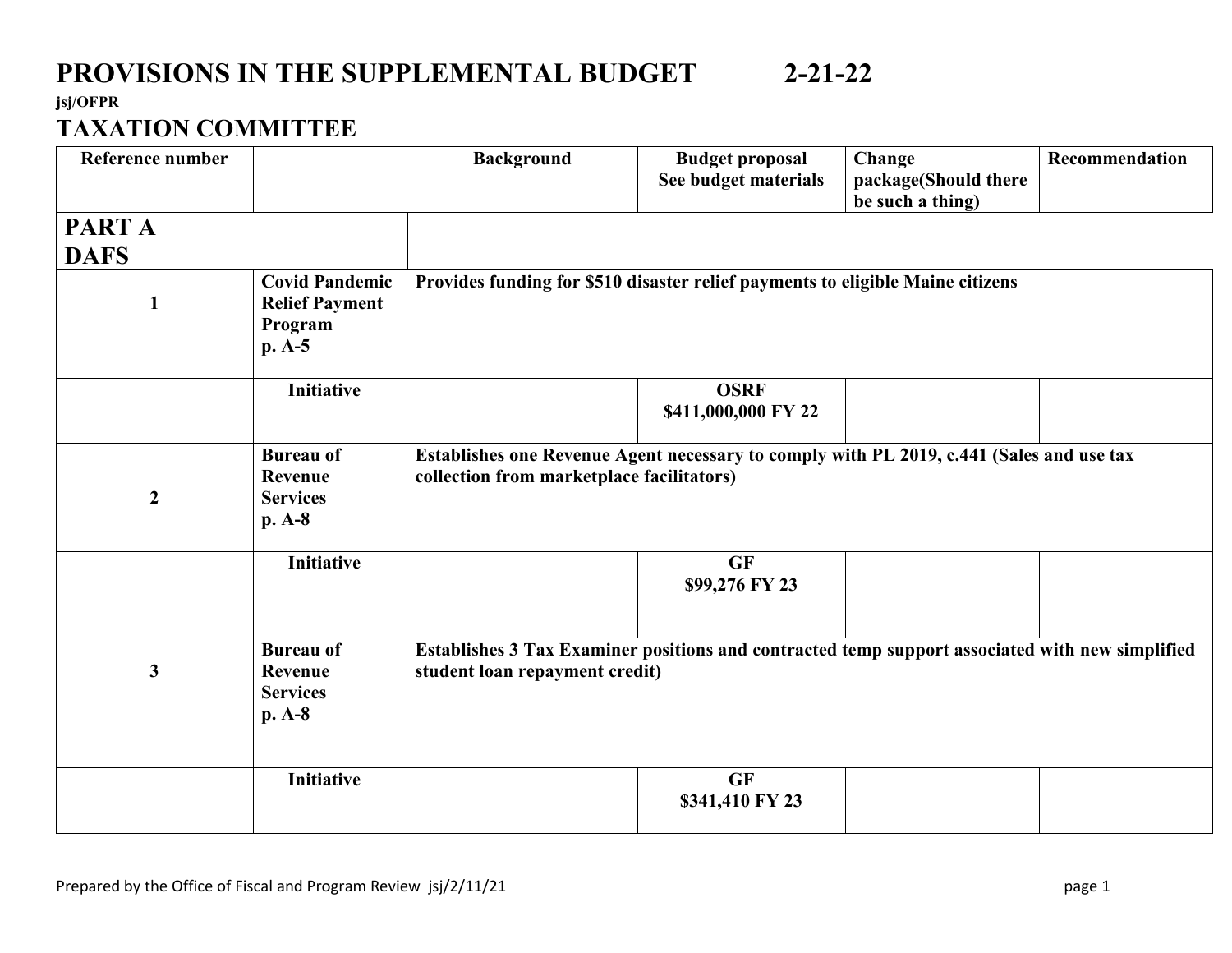#### **jsj/OFPR**

| <b>Reference number</b>                               |                                                                                                     | <b>Background</b>                                                                                                                                                                                                                                                                     | <b>Budget proposal</b><br>See budget materials              | Change<br>package(Should there<br>be such a thing) | Recommendation  |
|-------------------------------------------------------|-----------------------------------------------------------------------------------------------------|---------------------------------------------------------------------------------------------------------------------------------------------------------------------------------------------------------------------------------------------------------------------------------------|-------------------------------------------------------------|----------------------------------------------------|-----------------|
| $\overline{\mathbf{4}}$                               | Unorganized<br><b>Territory</b><br><b>Education and</b><br>Services Fund-<br><b>Finance</b><br>p. 9 | Provides appropriations to cover cost of certain municipal services reimbursed to the counties fr<br>services provided in the unorganized territory<br>Costs are covered by the municipal cost component that establishes property tax collection for<br>municipal services in the UT |                                                             |                                                    |                 |
|                                                       | <b>Initiative</b>                                                                                   | <b>None</b>                                                                                                                                                                                                                                                                           | <b>OSRF</b><br>\$5,500,000 FY 23                            |                                                    |                 |
| <b>FINANCE</b><br><b>AUTHORITY</b><br><b>OF MAINE</b> |                                                                                                     |                                                                                                                                                                                                                                                                                       |                                                             |                                                    |                 |
| 5                                                     | <b>Educational</b><br>Opportunity<br><b>Tax Credit</b><br><b>Marketing</b><br>Fund<br>p. A-72       | Provides funds to FAME to market program (EdOp credit) throughout the State                                                                                                                                                                                                           |                                                             |                                                    |                 |
|                                                       | <b>Initiative</b>                                                                                   |                                                                                                                                                                                                                                                                                       | GF<br>\$26,500 FY 23                                        |                                                    |                 |
| <b>STATE</b><br><b>HOUSING</b><br><b>AUTHORITY</b>    |                                                                                                     | Provides additional allocations to HOME Fund to reflect increased revenue projection per<br><b>December 2021 report of Revenue Forecasting Committee</b>                                                                                                                              |                                                             |                                                    |                 |
|                                                       | <b>HOME Fund</b><br>$p. A-114$                                                                      |                                                                                                                                                                                                                                                                                       |                                                             |                                                    |                 |
| 6                                                     | <b>Initiative</b>                                                                                   |                                                                                                                                                                                                                                                                                       | <b>OSR Funds</b><br>\$9,759,154 FY 22<br>\$10,281,551 FY 23 |                                                    | <b>FYI ONLY</b> |

Prepared by the Office of Fiscal and Program Review jsj/2/11/21 page 2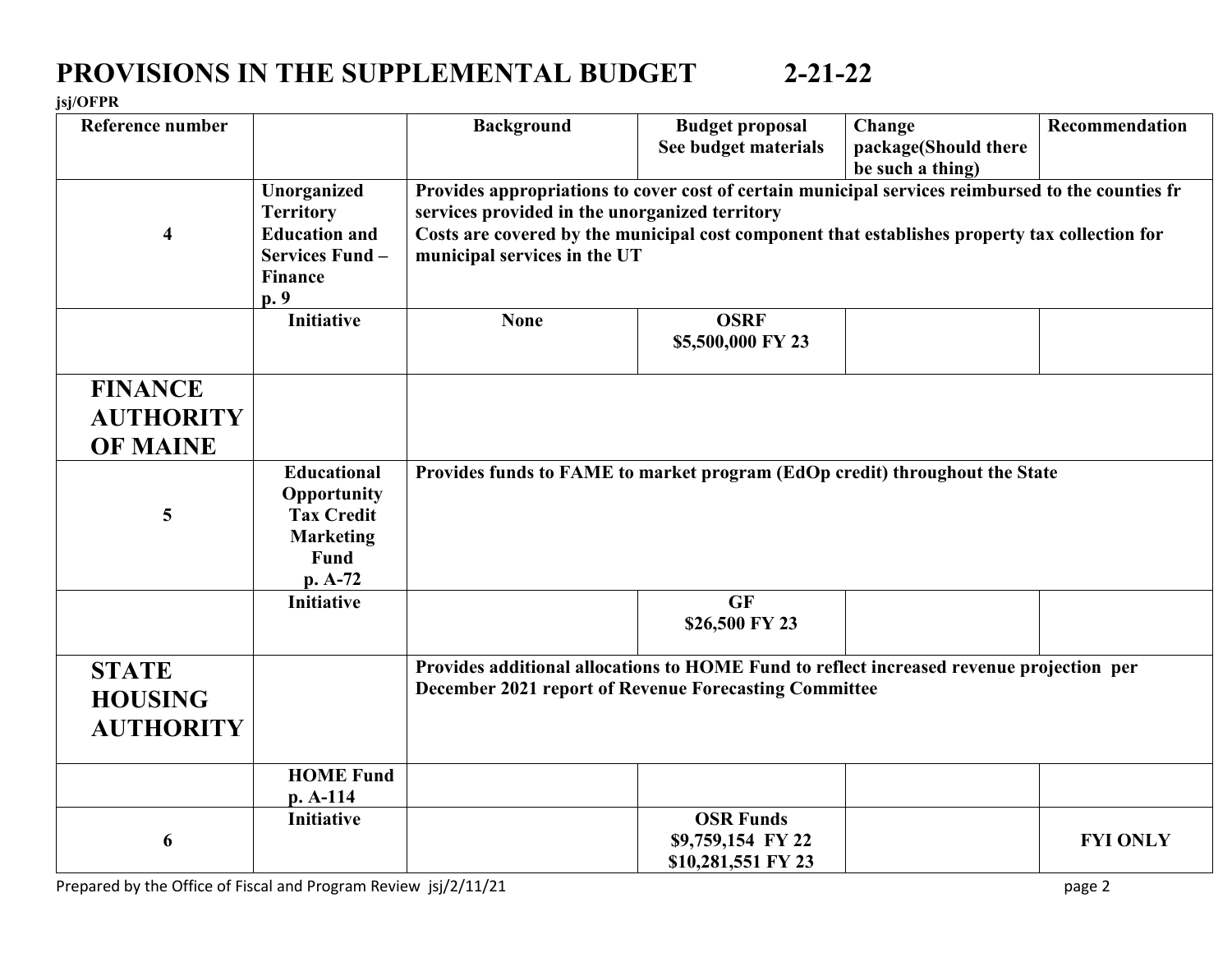#### **jsj/OFPR**

| Reference number                                                                                    |                                                                           | <b>Background</b>                                                                                                                                                              | <b>Budget proposal</b><br>See budget materials | Change<br>package(Should there<br>be such a thing) | Recommendation |
|-----------------------------------------------------------------------------------------------------|---------------------------------------------------------------------------|--------------------------------------------------------------------------------------------------------------------------------------------------------------------------------|------------------------------------------------|----------------------------------------------------|----------------|
| <b>STATE</b><br><b>BOARD OF</b><br><b>PROPERTY</b><br><b>TAX</b><br><b>REVIEW</b><br>$\overline{7}$ | <b>State Board of</b><br><b>Property Tax</b><br><b>Review</b><br>p. A-147 | Establishes a limited period Director position and a limited period office specialist to support the<br>board through 6/30/25.                                                 |                                                |                                                    |                |
|                                                                                                     | <b>Initiative</b>                                                         |                                                                                                                                                                                | <b>GF</b><br>\$233,916 FY 23                   |                                                    |                |
| <b>STATE</b><br><b>TREASURER</b>                                                                    |                                                                           |                                                                                                                                                                                |                                                |                                                    |                |
| 8                                                                                                   | <b>Disproportionate</b><br><b>Tax Burden</b><br><b>Fund</b><br>$p. A-155$ | Allocates funds for revenue sharing to municipalities with property tax rates exceeding<br>10 mills (RevSh 2)<br>Brings allocations in line with projected available resources |                                                |                                                    |                |
|                                                                                                     | <b>Initiative</b>                                                         |                                                                                                                                                                                | \$474,977 FY 22<br>(\$245,876) FY 23           |                                                    |                |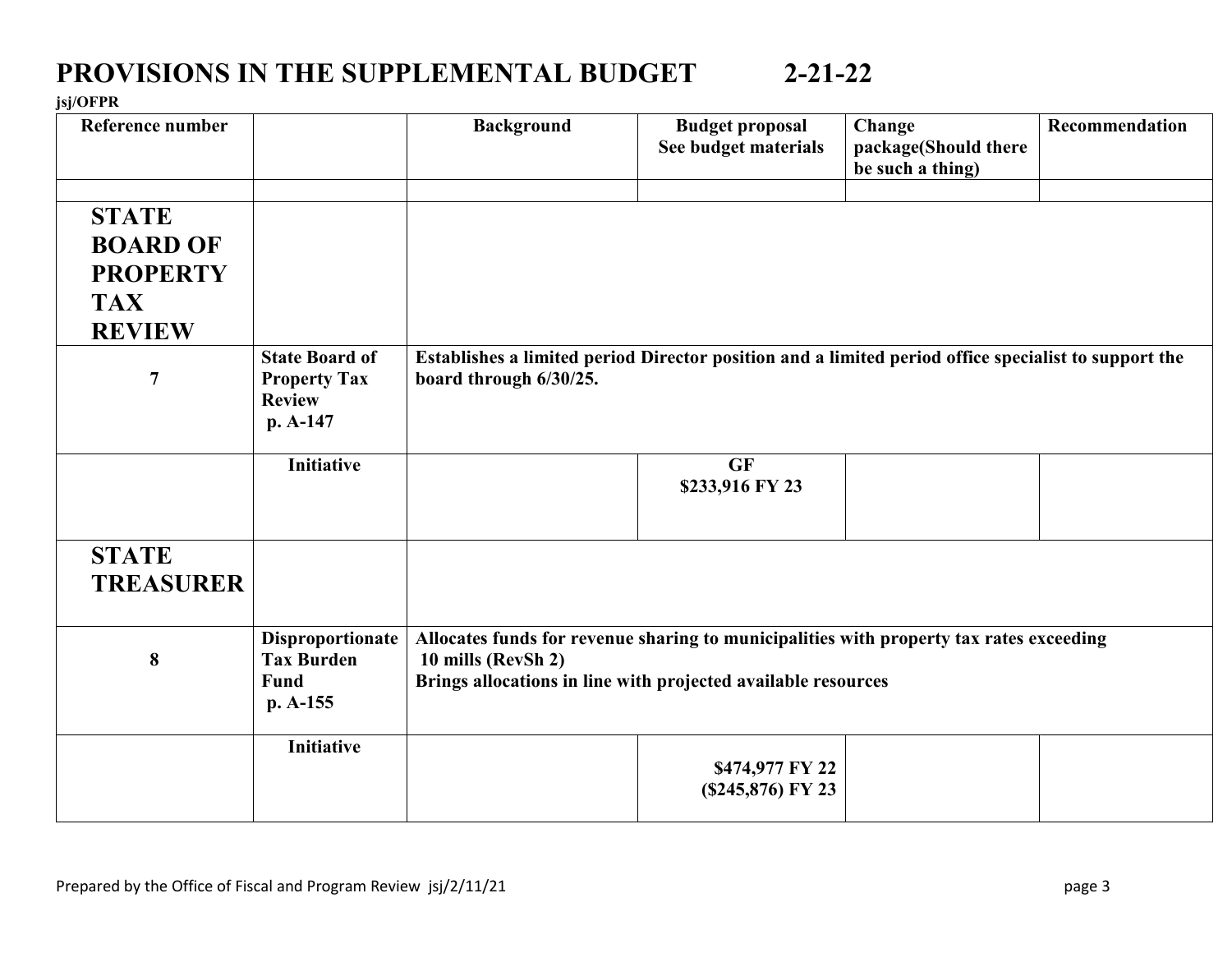#### **jsj/OFPR**

| Reference number |                        | <b>Background</b>                                                   | <b>Budget proposal</b> | Change               | Recommendation |  |
|------------------|------------------------|---------------------------------------------------------------------|------------------------|----------------------|----------------|--|
|                  |                        |                                                                     | See budget materials   | package(Should there |                |  |
|                  |                        |                                                                     |                        | be such a thing)     |                |  |
|                  | <b>State-Municipal</b> | Allocates funds for revenue sharing to all municipalities (RevSh 1) |                        |                      |                |  |
| 9                | Revenue                |                                                                     |                        |                      |                |  |
|                  | Services)              | Brings allocations in line with projected available resources       |                        |                      |                |  |
|                  |                        |                                                                     |                        |                      |                |  |
|                  | <b>Initiative</b>      |                                                                     |                        |                      |                |  |
|                  |                        |                                                                     | \$22,646,306 FY 22     |                      |                |  |
|                  |                        |                                                                     | \$17,707,152 FY 23     |                      |                |  |
|                  |                        |                                                                     |                        |                      |                |  |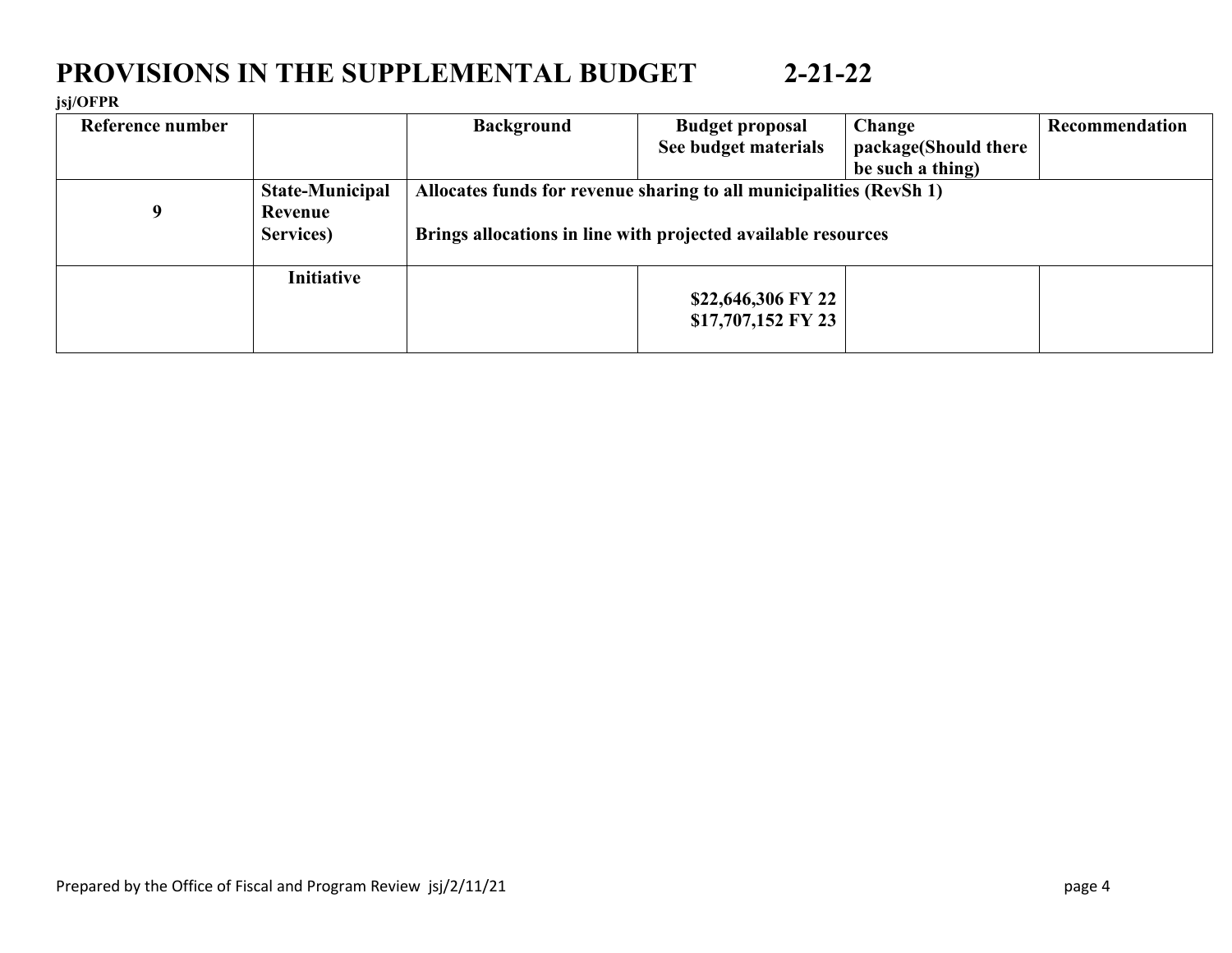| Page numbers refer to<br>page numbers in<br>Language portion of                            | <b>Current law</b>                                                                                                                                                                                                                                                                                   | <b>Budget proposal</b> | <b>MRS</b> estimated<br>fiscal impact                                  | Change package | Recommendation |  |  |
|--------------------------------------------------------------------------------------------|------------------------------------------------------------------------------------------------------------------------------------------------------------------------------------------------------------------------------------------------------------------------------------------------------|------------------------|------------------------------------------------------------------------|----------------|----------------|--|--|
| budget materials<br><b>PARTE</b><br><b>EARNED INCOME</b><br><b>TAX CREDIT</b><br>pp. 12-14 | Increases the earned income tax credit for tax years beginning on or after January 1,2022, from 25% to 50% of the federal<br>earned income tax credit for individuals with no qualifying children and from 12% to 25% of the federal earned income tax<br>credit for all other eligible individuals. |                        |                                                                        |                |                |  |  |
|                                                                                            |                                                                                                                                                                                                                                                                                                      |                        | <b>Decreased income</b><br>tax revenue:<br>$(\$26, 234, 724)$<br>FY 23 |                |                |  |  |
| <b>PART F</b><br><b>PROPERTY TAX</b><br><b>FAIRNESS</b><br><b>CREDIT</b><br>p.15           | Increases the maximum property tax fairness credit, for tax years beginning on or after 1/1/22, from \$750 to \$1,000 for<br>resident individuals under 65 years of age and from \$1,200 to $(a)1,500$ for resident individuals 65 years of age or older.                                            |                        |                                                                        |                |                |  |  |
|                                                                                            |                                                                                                                                                                                                                                                                                                      |                        | Decreased income<br>tax revenue<br>$(\$6,650,000)$<br><b>FY 23</b>     |                |                |  |  |